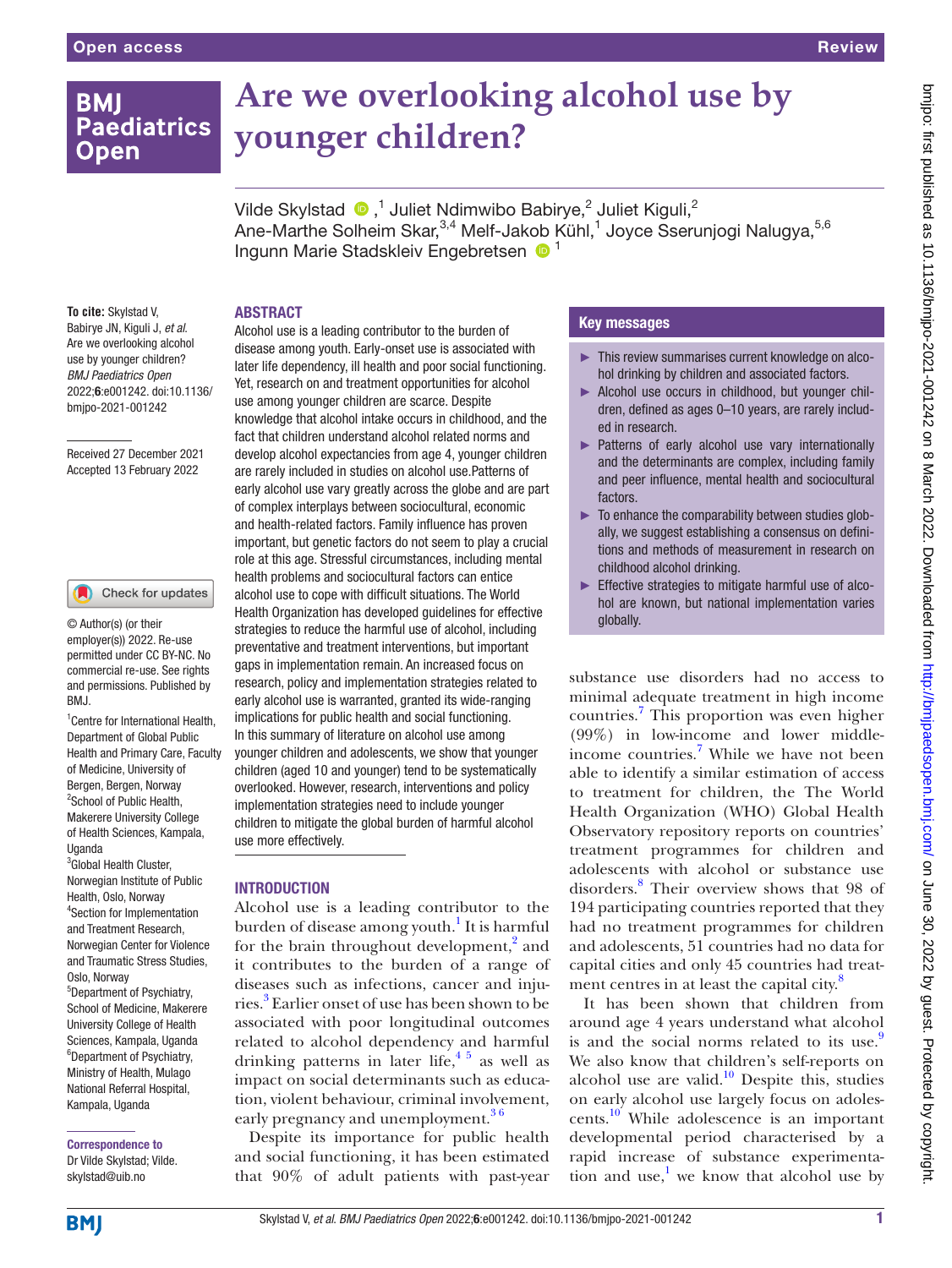<span id="page-1-0"></span>

| <b>Table 1</b> Age definitions of childhood categories |                |
|--------------------------------------------------------|----------------|
| Child(ren), childhood                                  | $0 - 18$ years |
| Younger child(ren)                                     | $0 - 10$ years |
| Adolescent(s)                                          | $10-18$ years  |

younger children occurs, is under-researched and its impact is detrimental. In this review, we will present a summary of the current knowledge relating to the epidemiology and determinants of childhood alcohol use, as well as gaps and opportunities in intervention and policy implementation.

#### SCOPE AND DEFINITIONS

The scope of this review was to present a summary of selected relevant literature that we have encountered through our work on childhood alcohol use in the last decade. We did not apply systematic review methods, nor was the review intended to be exhaustive, but it summarises important findings related to alcohol use and its consequences in a neglected age group and raises important questions for further research. We focused on childhood use of alcohol and have therefore not included prenatal exposure or unintentional intake. Ages and stages of childhood include a myriad of definitions, with inconsistent age ranges divided into infancy, early, middle, and late childhood, preteens, adolescence and youth. In this review, we have adhered to the definitions applied by the WHO-UNICEF-Lancet commission 'A future for the world's children?', $\frac{11}{11}$  where 'children' were defined to be 0–18 years, and 'adolescents' were defined to be 10–18 years. We applied the term 'younger children' to those aged 0–10 years (see [table](#page-1-0) 1). However, we acknowledge that different studies use varying and overlapping age categories that may not fit these definitions. Similarly, there is no consistent cut-off for 'early initiation' or 'early use' of alcohol. Therefore, we have not applied a definition for what is considered 'early' but adhered to what was used by the respective studies.

#### THE EPIDEMIOLOGY OF CHILDHOOD ALCOHOL USE

Worldwide, there are large recurring cross-sectional studies in school-going children that monitor the prevalence of alcohol and substance use, time trends and associated factors among adolescents. These include the Global School-Based Student Health Survey (GSHS),<sup>[12](#page-6-9)</sup> Health Behaviour in School-Aged Children (HBSC),<sup>13</sup> and others. These large surveys are important, but the inconsistency in definitions and reporting of questions used to measure alcohol use complicates comparisons of the prevalence estimates they yield. The GSHS has defined a drink to be 'a drink other than a few sips'<sup>[12](#page-6-9)</sup> and the HBSC has defined it as 'more than a small amount', $^{13}$ without further specification. In some studies, children were asked whether they have had a drink or not without

specifying a cut-off, $^{14}$  $^{14}$  $^{14}$  and others have focused specifically on the sips and tastes of alcohol.<sup>[15](#page-6-12)</sup> Moreover, the recall time frame varies between weekly, monthly, yearly and lifetime use. The inconsistent use of definitions hampers the comparability of studies, and the opportunity for undertaking meaningful systematic reviews. While some systematic reviews have investigated the epidemiology among specific subgroups, such as street-connected chil- $\frac{16}{16}$  $\frac{16}{16}$  $\frac{16}{16}$  comparing youth within and outside foster care<sup>17</sup> and migrant adolescents in Europe compared with native peers,<sup>18</sup> a consistent challenge has been the heterogeneity imposed by inconsistent definitions and measurements, making it difficult to execute and interpret metaanalyses. To improve comparability between studies, a consensus is needed for terminologies and measurements of alcohol use. To achieve this, one can explore existing tools, such as the publicly available GSHS questionnaire,<sup>12</sup> or the shorter Car-Relax-Alone-Forget-Family and Friends-Trouble (CRAFFT) screening tool, $^{19}$  as well as their relevance and validity across different contexts and age-groups.

In addition to the noted epidemiological challenges, there is a need for age-specific clinical screening methods and cut-offs. Donovan and colleagues have been important contributors to research on alcohol use involving younger children, termed 'really underage drinkers', aged 12 and below.<sup>[10 15](#page-6-7)</sup> As a response to a lack of age-appropriate definitions and screening instruments for children, Donovan used estimated blood alcohol concentration to suggest age-specific and gender-specific cut-offs for 'binge drinking'; ≥3 drinks for 9–13years old boys, ≥4 for 14–15years old boys, ≥5 for 16–17years old boys and ≥3 for 9–17 years old girls.<sup>20</sup> Such attempts at establishing clinically meaningful cut-offs are welcome, and more research is needed to inform valid screening methods and establish thresholds for levels of concern for younger children, although any alcohol use in this age can be argued to be of concern.

#### Alcohol use by adolescents

Patterns of adolescent alcohol use vary across the globe. GSHS data from 68 low- and middle-income countries (LMICs) has showed that alcohol use in the past month among 12–15years old ranged from 0.4% of girls in Tajikistan to 59.7% of boys in the Seychelles. $^{21}$  HBSC data has showed a declining trend for weekly intake by 15-years old in most countries in Europe between 2002 and 2014.<sup>[22](#page-6-19)</sup> The earliest recall possible for age of initiation in these surveys was '7 years old or younger' in the GSHS and '11 years old or less' in the HSBC, but we have been unable to identify reports of 'early onset' that include a lower cut-off than 10–11 years (GSHS) or 13 years (HSBC). Although most European countries have observed a decline in early initiation, an average of 28% of youth initiated alcohol intake before age  $13$  in  $2014.<sup>22</sup>$  GSHS data have showed that in 45 LMIC, 4.1%–43.5% of youth started their intake of alcohol before age 10 or  $11.^{23}$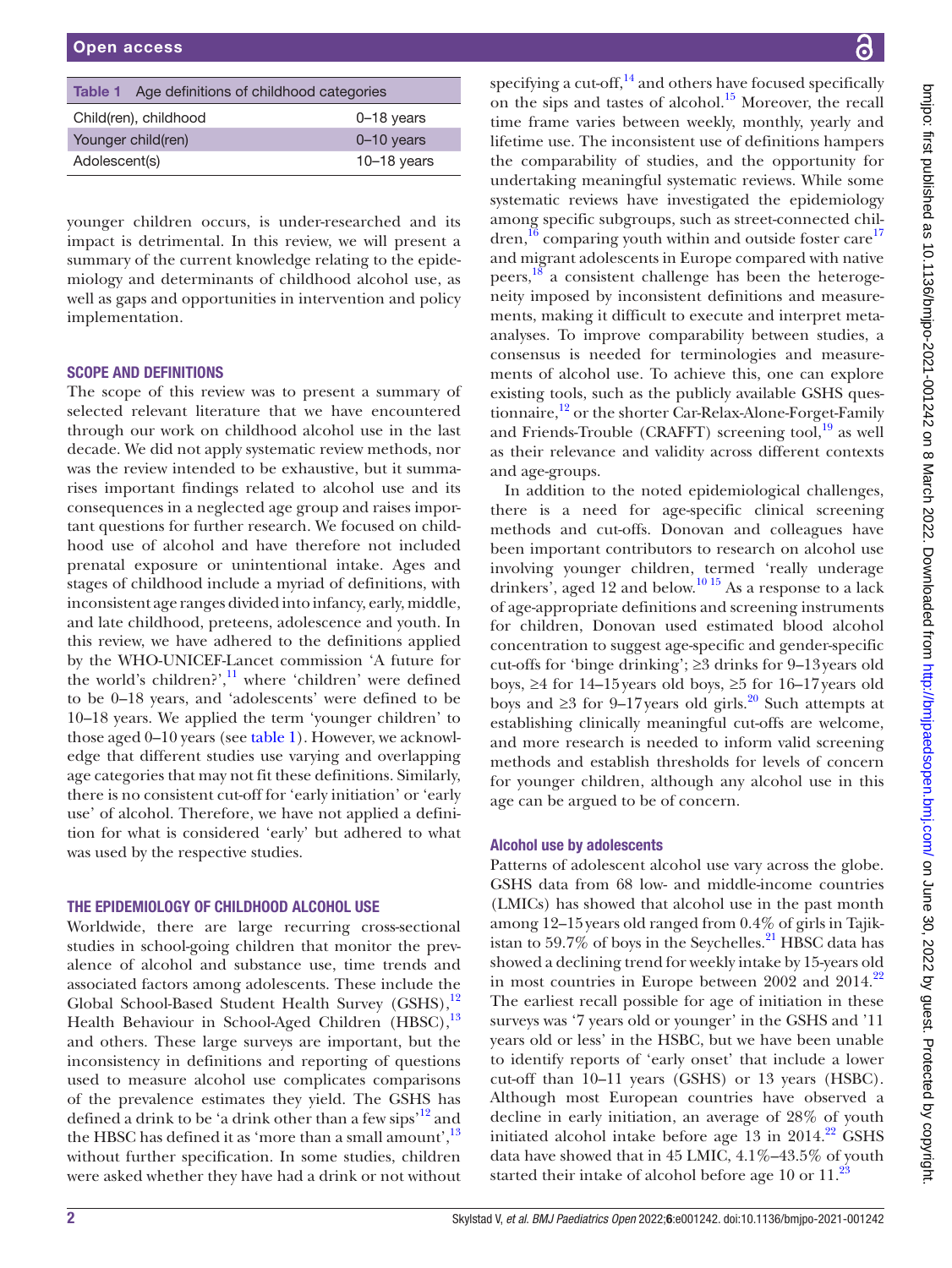<span id="page-2-0"></span>

| Table 2 Findings from a selection of studies on alcohol use among children                                 |                                                                                                      |                 |                                                                                                                                                                                                                                                              |                                                                                                                                          |  |  |
|------------------------------------------------------------------------------------------------------------|------------------------------------------------------------------------------------------------------|-----------------|--------------------------------------------------------------------------------------------------------------------------------------------------------------------------------------------------------------------------------------------------------------|------------------------------------------------------------------------------------------------------------------------------------------|--|--|
| Country                                                                                                    | Context/population                                                                                   | Age in<br>years | Definition of intake and cut-off                                                                                                                                                                                                                             | Prevalence, rounded to the<br>closest whole number                                                                                       |  |  |
| Uganda <sup>24</sup>                                                                                       | Children with a high score<br>$( \geq 14)$ on the Strengths and<br><b>Difficulties Questionnaire</b> | $5 - 8$         | Alcohol dependence and abuse according 8%<br>to The Diagnostic and Statistical Manual<br>of Mental Disorders, Fourth Edition criteria                                                                                                                        |                                                                                                                                          |  |  |
| Argentina <sup>25</sup>                                                                                    | Elementary school children                                                                           | $8 - 12$        | Alcohol taste and repeated drinking (no<br>distinction between taste and whole drink)                                                                                                                                                                        | Taste:<br>66% at 8 years, 47% at 9 years,<br>82% at 12 years<br>Repeated drinking:<br>28% at 8 years, 23% at 9 years,<br>55% at 12 years |  |  |
| Vietnam, <sup>14</sup> also<br>includes data from<br>Indonesia, the<br>Philippines, and<br><b>Thailand</b> | Non-migrant vs migrant<br>households where one or both<br>parents were transnational<br>migrants     | $9 - 11$        | Alcohol, 'Have you ever had a drink of<br>beer, wine, or liquor-not just a sip or a<br>taste of someone else's drink- more than<br>two or three times in your life?'                                                                                         | Indonesia: 0.2%<br>Philippines: 6%<br>Thailand: 4%<br>Vietnam: 17% (21% at 9 years,<br>14% at 10 years 15% at 11 years)                  |  |  |
| Vietnam <sup>27</sup>                                                                                      | Population survey, urban,<br>rural, mountain                                                         | $10 - 19$       | Alcohol intake, cut-off was not specified                                                                                                                                                                                                                    | 6% at age 10-11<br>11% at 12-13<br>11% at 14-15<br>28% at 16-17<br>30% at 18-19                                                          |  |  |
| USA <sup>15</sup>                                                                                          | Random sampling of child-<br>parent dyads for a longitudinal<br>study                                | $8 - 10$        | If they ever had a sip or a taste of beer,<br>wine or liquor and if they ever had a drink<br>of alcohol (not just a sip or a taste of<br>someone else's drink) in their life.                                                                                | Sips/tastes only:<br>35% at 8 years<br>48% at 10 years<br>A drink of alcohol:<br>5% at 8 years<br>7% at 10 years                         |  |  |
| Peru <sup>28</sup>                                                                                         | Rural                                                                                                | $5 - 12$        | Parent report of child consumption of the<br>local alcoholic brews Chicha de Jora and<br>Clarito, made from fermented maize. The<br>cut-off for amount was not specified.                                                                                    | 61% Chicha de Jora<br>31% Clarito                                                                                                        |  |  |
| England <sup>26</sup>                                                                                      | <b>Birth cohort</b>                                                                                  | 10              | Child report of alcohol use past 6 months,<br>binary yes/no assessment, no specified<br>cut-off.                                                                                                                                                             | 1% of girls<br>3% of boys<br>(Before and after imputation)                                                                               |  |  |
| Resource-<br>constrained<br>settings <sup>16</sup>                                                         | Systematic review of<br>substance use (including<br>alcohol) among street-<br>connected children     | $0 - 24$        | Pooled prevalence of alcohol use from<br>29 of the included studies. Quantity and<br>frequency of intake were not specified, but<br>the systematic review included studies on<br>lifetime use and current use, defined as<br>intake within the past 30 days. | Pooled prevalence of alcohol use:<br>41%                                                                                                 |  |  |

#### Alcohol use by younger children

While the information on adolescent alcohol use and the age of initiation from these surveys are important, we lack reports on current use by younger children. Recall in later adolescence is problematic, as 'forward telescoping', i.e., reporting something as more recent than it actually was, has resulted in older children consistently reporting a higher age of initiation compared to when being asked at an earlier age, potentially masking an actual earlier age of onset.<sup>[6](#page-6-21)</sup> While data is scarce, some reports of current use among younger children do exist, and examples include  $5-8$ -year-olds in Uganda, $24$  8-year-olds in Argentina, $25$  10-year-olds in England, $26$  9–11-year-olds in Vietnam, $\frac{14.27}{14.27}$  elementary school students in the USA, $\frac{15}{15}$ and rural 5-12-year-olds in Peru.<sup>28</sup> Street-connected children have been the focus in multiple studies of substance use, since this population live under exceptional condi-tions where substance use is rampant.<sup>16</sup> [Table](#page-2-0) 2 presents prevalence estimates from a selection of studies that have

reported on the use of alcohol by younger children and describes variations in context and measurement techniques between the studies.

#### DETERMINANTS OF EARLY ALCOHOL USE

Initiation of alcohol use is a complex process with multiple determinants that vary over time and by geographical location. A full exploration of these factors and their interplay is beyond the scope of this paper, but identified key determinants include family environment, genetic factors, mental stressors, sociocultural factors and policy. These often occur in combination. A summary of the determinants of early alcohol use discussed in this review can be found in [table](#page-3-0) 3.

Family influence is an important determinant for early alcohol initiation, especially by younger children.<sup>[29](#page-6-26)</sup> A systematic review of longitudinal studies found a consistent positive association between parental and child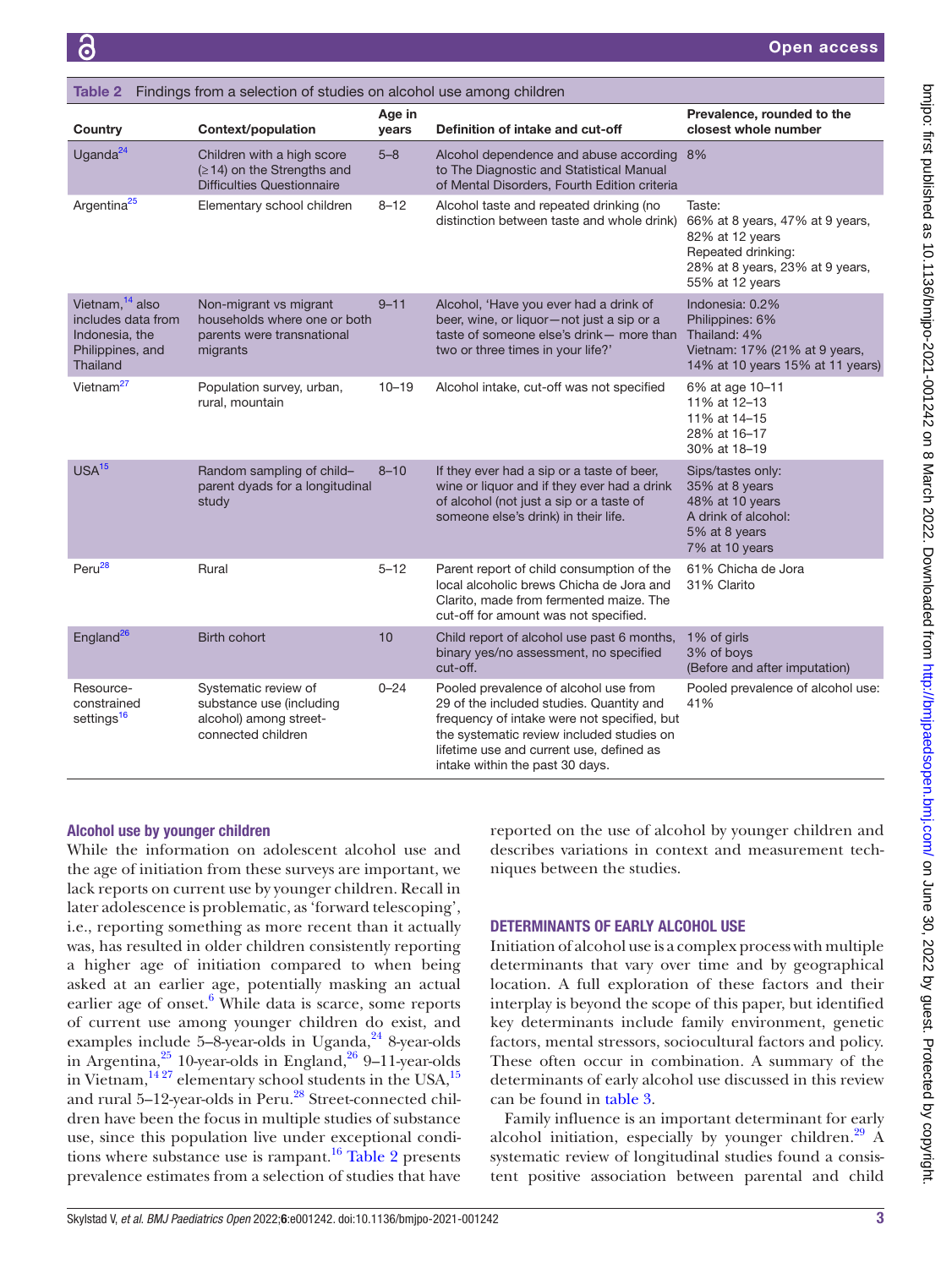<span id="page-3-0"></span>Table 3 Summary of determinants of early alcohol use

| Family and parents          | ► Parent and child drinking are associated, but mechanisms and pathways are complex.<br>► Genetic factors are less important in childhood than in later life.<br>Social learning contributes to childhood drinking, where parental intake models acceptable<br>behaviour for their children.<br>Access to alcohol in the home and parental permissiveness of alcohol use are factors associated<br>with higher intake and frequency of drinking by children.<br>▶ Parental alcohol use is also associated with increased exposure to mental stressors for children,<br>which in turn is associated with alcohol intake.                                                               |
|-----------------------------|---------------------------------------------------------------------------------------------------------------------------------------------------------------------------------------------------------------------------------------------------------------------------------------------------------------------------------------------------------------------------------------------------------------------------------------------------------------------------------------------------------------------------------------------------------------------------------------------------------------------------------------------------------------------------------------|
| Mental health and stressors | Alcohol use is positively associated with mental illness, including depression, conduct disorders<br>and suicidality, as well as mental stressors, such as neglect and post-traumatic stress.<br>The pattern is inconsistent among subgroups of vulnerable children that experience mental stress.<br>Youth in foster care initiated earlier and had a higher lifetime use, but past year use was<br>comparable with that of their peers outside foster care.<br>Migrant adolescents in Europe reported lower use, despite hardships related to socioeconomic<br>status and exposure to discrimination.                                                                               |
| Wider environmental aspects | ▶ Context matters, and wider environmental factors related to cultural norms influence alcohol use in<br>societies, including the use by children.<br>▶ Within-country differences, such as urban and rural residence, are observed in certain contexts.<br>This pattern is not necessarily consistent between countries but demonstrates an example of how<br>local norms influence family practices and child exposure to alcohol.<br>► Peer norms and positive social markers of alcohol use further prompt initiation to 'fit in'. Social<br>media and other media platforms contribute to these positive social associations with alcohol use<br>and accentuate norm generation. |

drinking, but concluded that causal inferences could not yet be established. $30$  While genetics can play a role, the variance in drinking initiation and drinking patterns attributable to genetic factors has been found consistently lower in childhood and early adolescence, and increasing into adulthood. $31$  Social pathways have shown more promising results in explaining the link between parental and child drinking, and important concerns have been raised related to the increased exposure to parental drinking during the Covid-19 pandemic, where parents and children have spent more time at home.<sup>[32](#page-6-30)</sup> The link is sometimes indirect, through mechanisms of social learning, but also direct, by provision of alcohol in a family setting. One study investigating GSHS data from 45 LMIC found that familial alcohol supply was associated with earlier onset of alcohol intake and a higher frequency of drinking.<sup>23</sup> Furthermore, a 2011 Australian secondary school survey found that 33% of last-weekdrinkers received their latest drink from their parents and 23% from friends; only 10% took the alcohol from home or purchased it themselves.<sup>33</sup> Studies have shown that parents' own alcohol use is associated with early childhood drinking as well as an increased chance of experiencing negaitve alcohol-related consequences. A study on 7000 European pupils aged 12–14 years, found a strong relationship between parents' permissiveness and adolescent alcohol use.<sup>[34](#page-6-32)</sup> Perceived parent approval of sipping, parental drinking status and frequency, and child attitude toward sipping was associated with sipping alcohol by 8–10-year-olds in the USA. $35$  In a birth-cohort from England, almost 7000 children were followed up at age 10, finding that maternal drinking in early childhood was the most important influence on child alcohol-use in the past 6 months, while paternal drinking was

associated with a lower risk for child drinking (possibly due to residual confounding).  $26$  A study from Burkina Faso, Ghana, Uganda and Malawi found a relationship between living with someone before age 10 who had an alcohol use disorder and self-reported drunkenness in adolescence.[36](#page-6-34) Adding to the influence of learning from a family member that drinks, one also has to keep in mind that parental drinking is related to less family support, reduced parental monitoring and increased risk of expe-riencing mental stressors, such as domestic violence<sup>[3](#page-6-2)</sup> and neglect.<sup>1737</sup>

Harmful alcohol use is closely related to mental stressors and disorders,<sup>3</sup> including in younger age groups. This can be related to coping with hardship, or part of a symptom picture, with for example reduced impulse control or conduct issues. In the aforementioned English birth cohort, drinking at age 10 had a weaker association with conduct problems compared with depression, but the relationship was stronger in adjusted analysis.<sup>26</sup> In a small study from Uganda (n=148), 10 out of the 11 children aged 5–8 years diagnosed with harmful alcohol use and dependence had psychiatric comorbidities, including conduct disorder, suicidality, panic disorder and depression. $^{24}$  In a study from the USA, investigating suicidal ideation among more than a thousand 8-year-olds at risk for or victims of maltreatment, 21% had used substances, including alcohol. Further, children that used substances were four times more likely to report suicidal ideation, and this association was stronger among maltreated children.<sup>38</sup> However, some studies that have compared community samples with subgroups that are vulnerable for mental stressors show inconsistent results. One example is a systematic review that compared non-foster care youth and current and former foster care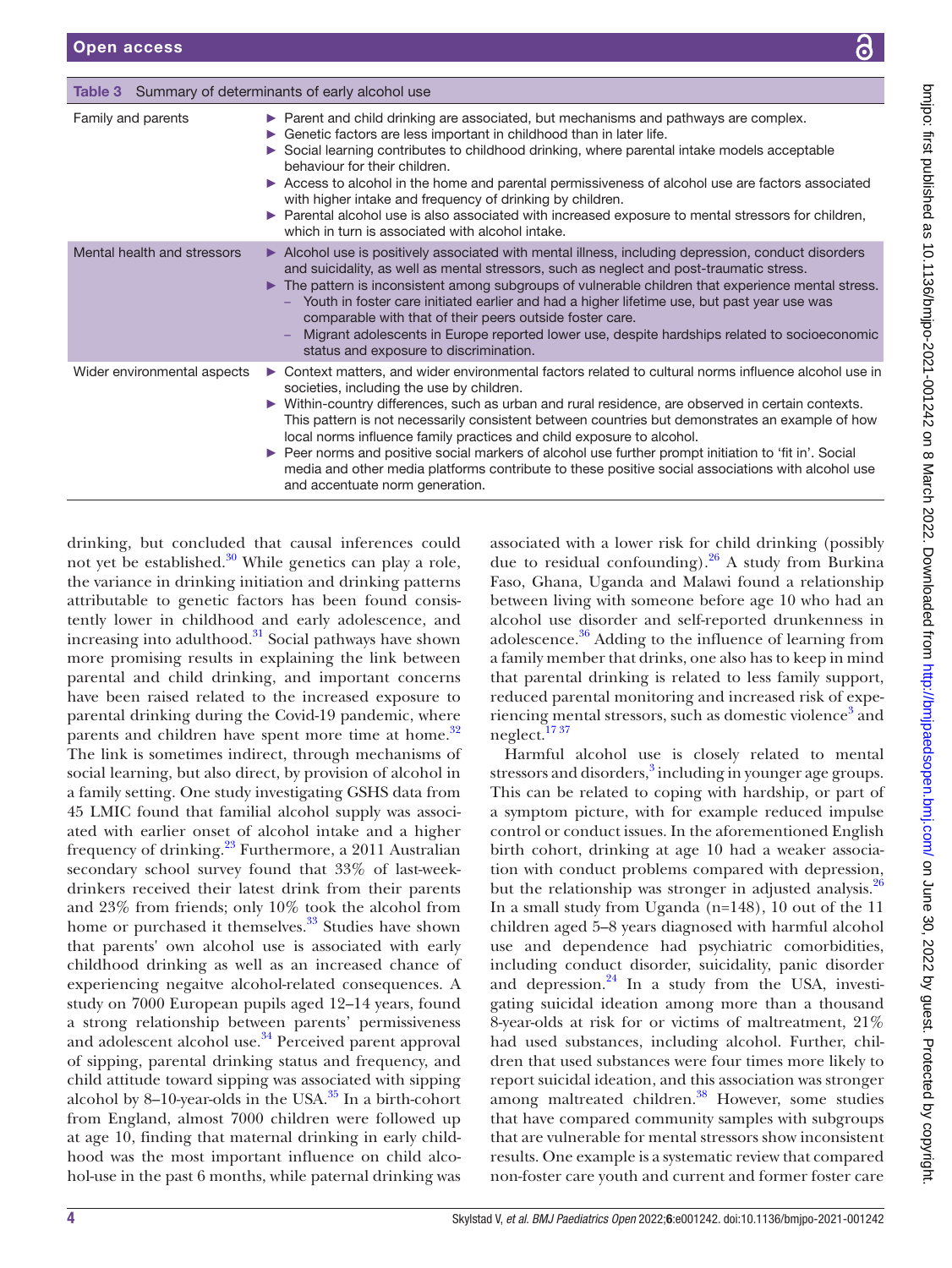youth aged 12 years and older.<sup>[17](#page-6-14)</sup> While experiences of mental stressors, including neglect and post-traumatic stress disorder, were among the identified predictors of use, also among foster youth, the effect of being in foster care was not uniform. Overall, foster care youth initiated alcohol use earlier, and had higher lifetime use, but past year use was comparable between foster care youth and non-foster care peers, where youth outside foster care sometimes reported higher intake.<sup>17</sup> Moreover, among migrant adolescents aged 11–29 years in Europe, a systematic review found consistently lower rates of substance use among migrants compared with native European peers. This was explained by cultural factors and religious beliefs, as well as the 'migration paradox', where recent immigrants tend to do better than their native peers in health, education and other outcomes, despite poorer socioeconomic conditions, exposure to discrimination and other stressors.<sup>18</sup> This demonstrates how patterns of substance use and risk factors, even in younger age groups, are complex and multifaceted.

In addition to individual-level explanatory factors, we must take into consideration environmental and anthropological aspects. In some contexts, traditional forms of home brewing has made alcoholic brews affordable and available also to young children.<sup>28 37</sup> Family location has been reported to be part of the social environments that influence alcohol consumption among adolescents. One study compared adolescents aged 12–17 years from urban and rural areas in Australia, finding that adolescents from rural areas were at higher odds of receiving their first alcohol from parents, receiving their current alcohol of use from parents, and drinking at home.<sup>39</sup> Additionally, children from rural areas were more likely to engage in harmful drinking patterns, with heavy drinking and weekly drinking, and their parents were also more likely to have harmful drinking patterns.<sup>[39](#page-6-36)</sup> This does not mean that rural residence always predicts more harmful drinking patterns, but that where you live matters, and drinking patterns vary between and within countries depending on sociocultural and economic factors. Further, cultural norms, social influences from peers and social media intersect to create an environment around alcohol use during mid-adolescence and the early years, driving consumption at this stage. A qualitative exploration of sociocultural influences of adolescent alcohol use found that alcohol consumption was associated with being cool, mature and popular, while enabling escape from reality and boosting confidence and enjoyment. $40$ Positive expectancies, alongside opportunity, contributed to motivating initiation, but social influences were paramount, with participants describing a need to 'fit in' with friends to avoid social exclusion. Such influences positioned drinking at parties as a normative social practice, providing opportunities for social learning and the strengthening of peer norms. Social media presented young people with positive alcohol-associated depictions of social status, enjoyment and maturity. This intersection of influences and norms generated a pressurised

environment and a sense of unease around resisting pressures, which could elicit stigmatising insults. $40$ 

#### INTERVENTIONS, POLICY GAPS AND OPPORTUNITIES

Interventions for childhood alcohol use can target different stages of drinking, namely: (1) initiation of alcohol use, (2) problematic drinking and (3) chronic or clinical alcohol use disorders. A large proportion of the research on interventions for harmful alcohol use among adults focus on clinical alcohol use disorders, requiring treatment and rehabilitation within health facilities. However, the complexity of childhood alcohol use demands multidisciplinary interventions, and it is imperative to provide systemic interventions to prevent alcohol use at the primary level, i.e., the initiation stage. To encompass the needed focus on parenting, social support, coping skills, and emotional functioning family-based and school-based intervention and prevention programmes have proven promising.<sup>[41](#page-6-38)</sup> In an overview of systematic reviews on interventions for adolescent substance use, eight systematic reviews on alcohol use were included.<sup>[41](#page-6-38)</sup> While the findings from the interventions had mixed results, they showed that school-based interventions and prevention efforts were overall associated with a reduction of alcohol consumption. Family-based interventions, focusing on parenting and nurturing behaviours, had small but long-lasting effects.<sup>41</sup> While these studies focused mostly on older adolescents, positive results have been found regarding the feasibility and acceptability of a programme for screening, brief intervention, and referral to treatment of substance use among youth in a school-setting as early as in sixth grade.<sup> $42$ </sup> In settings where access to treatment for alcohol use disorders is scarce, innovative interventions are needed. One example is mobile facilities for inpatient treatment and psychoeducation for adults which have shown promising results in Uganda, demonstrating the need for accessible treatment options close to the community.<sup>43</sup> Age-appropriate and context-appropriate interventions for preventive and treatment purposes for younger ages are needed, both integrated within child mental health services and within children's contexts. Rigorous research that identifies effective interventions and their implementation strategies is necessary to enable governments to counter early childhood alcohol use.

Beyond the immediate environment of family and school, prevention of access to alcohol by children needs attention on a wider societal level. While narcotic substances are illegal in most countries, political priority and regulations are necessary to protect children from the harm related to the alcohol available to them in communities. The WHO has defined the most cost-effective strategies to prevent harmful alcohol use across country income levels, termed 'best buys<sup>3,</sup> (see [table](#page-5-0) 4). These include regulating alcohol availability by implementing and enforcing a minimum legal drinking age and restricting hours, days and places of sale, restricting and enforcing bans on alcohol marketing, and regulating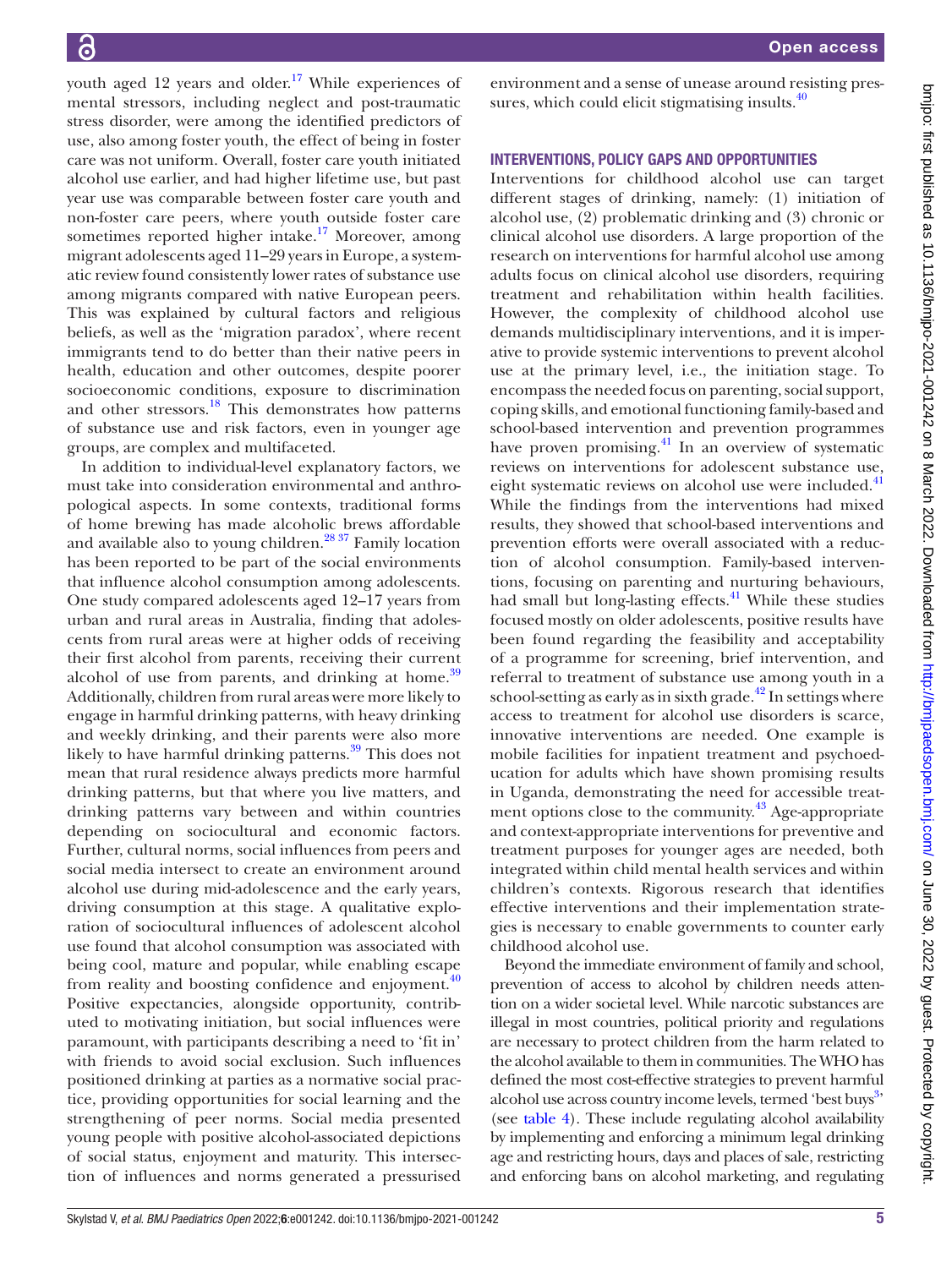<span id="page-5-0"></span>

| Table 4       | Opportunities for interventions and public policy to address alcohol use by children                                                                                                                                                                                                                                                                                                                                                                                                                                                 |
|---------------|--------------------------------------------------------------------------------------------------------------------------------------------------------------------------------------------------------------------------------------------------------------------------------------------------------------------------------------------------------------------------------------------------------------------------------------------------------------------------------------------------------------------------------------|
| Interventions | • Multidisciplinary interventions are needed across the continuum of childhood alcohol drinking, spanning initiation<br>of use, problematic use, and clinical alcohol use disorder.<br>Family-based and school-based interventions are needed to encompass the complex and contextual<br>determinants of childhood alcohol use, including parenting, social support and coping skills.<br>Innovative alternatives need to be developed for resource-constrained settings, where access to treatment is<br>limited.                   |
| Policies      | The WHO's 'best buys' provide guidance on the most cost-effective policies and strategies to prevent harmful<br>alcohol use $3$ :<br>Regulate the availability of alcohol, including defining and enforcing a minimum legal drinking age and enforce<br>bans on selling alcohol in schools and at events that attract children.<br>Restrict and enforce bans on marketing of products that contain alcohol, including on social media and<br>-<br>internet-based advertising.<br>Increase taxes on alcohol and regulate prices.<br>- |

prices and taxes.<sup>[3](#page-6-2)</sup> Among countries reporting to the 2018 WHO Global Status Report on Alcohol and Health, 93% had implemented a minimum age for on-premises alcohol purchase, where 18 years was the most common, while some reported limits as low as 13, 14 and 15 years, and some LMICs had no formal age  $\text{limit}^3$  Regulation of days for sales and alcohol outlet density, however, was reported by less than a third of reporting countries. Relevant targeted restrictions on public drinking included a total ban on intake in educational buildings (60%) and sporting events (30%)[.3](#page-6-2) Children and youth are especially sensitive to marketing, and the need to regulate commercial marketing of harmful products to children has been emphasised in the WHO-UNICEF-Lancet commission 'A future for the world's children?', where social media and the internet were considered increasingly important platforms.<sup>11</sup> Yet, social media and internet regulations were the least common form of market and advertising regulation in the 2018 WHO Global Status Report on Alcohol and Health, and LMICs were most commonly reporting to have no restrictions across media platforms.<sup>3</sup> Overall, the report revealed large disparities across the globe relating to the political priority and the available resources for implementing effective measures to prevent early alcohol exposure. [Table](#page-5-0) 4 summarises key opportunities and characteristics of needed interventions, as well as established recommendations for relevant public health policy.

#### **CONCLUSION**

Childhood alcohol use is an important global public health issue with implications for social, economic and health consequences throughout the life course. Research on early alcohol use mainly focuses on and includes adolescents, while research on the use by younger children is often limited to recall of age of initiation. This potentially misses the correct initiation time and overlooks the current use by younger children—despite their valid self-reports and understanding of alcohol expectancies and norms. The prevalence estimates vary globally and methods for assessments are not uniform. To enhance comparability of study results there is a need to establish

a consensus on how alcohol use should be defined and measured within and across age groups.

Childhood alcohol use happens in a complex interplay with factors related to the family situation, mental health stressors and the wider environmental contexts and norms. However complex and multifaceted, there are clear international guidelines for preventing and managing harmful use of alcohol, also by children. Political priority and resources need to be allocated towards implementing and enforcing minimum age limits and regulating access to alcohol and exposure to marketing. Treatment alternatives need to be improved and scaled up, and research needs to include younger age groups. Alcohol use is among the leading contributors to the burden of disease among youth and deserves proportionate attention. Overlooking early childhood drinking in research, interventions, and policy implementation strategies hampers effective mitigation of the global burden of harmful alcohol use.

Twitter Ingunn Marie Stadskleiv Engebretsen [@ingunnengebret1](https://twitter.com/ingunnengebret1)

Contributors VS planned and prepared the first draft. JNB and JK drafted sections on anthropological aspects and treatment options. VS, JNB, JK, A-MSS M-JK, JSN and IMSE revised and edited the manuscript. All approved the final version before submission.

Funding VS, JNB, A-MSS, M-JK, JSN and IMSE are part of the research project TREAT Child Alcohol Use Disorder (C-AUD) in Eastern Uganda: Screening, diagnostics, risk factors and handling of children drinking alcohol. The research project and the PhD-grant for VS is funded by the Research Council of Norway, grant number 285489.

Competing interests None declared.

Patient and public involvement Patients and/or the public were not involved in the design, or conduct, or reporting, or dissemination plans of this research.

Patient consent for publication Not applicable.

Ethics approval This study does not involve human participants.

Provenance and peer review Commissioned; externally peer reviewed.

Data availability statement Data sharing not applicable as no datasets generated and/or analysed for this study. Not applicable.

Open access This is an open access article distributed in accordance with the Creative Commons Attribution Non Commercial (CC BY-NC 4.0) license, which permits others to distribute, remix, adapt, build upon this work noncommercially, and license their derivative works on different terms, provided the original work is properly cited, appropriate credit is given, any changes made indicated, and the use is non-commercial. See: [http://creativecommons.org/](http://creativecommons.org/licenses/by-nc/4.0/) [licenses/by-nc/4.0/.](http://creativecommons.org/licenses/by-nc/4.0/)